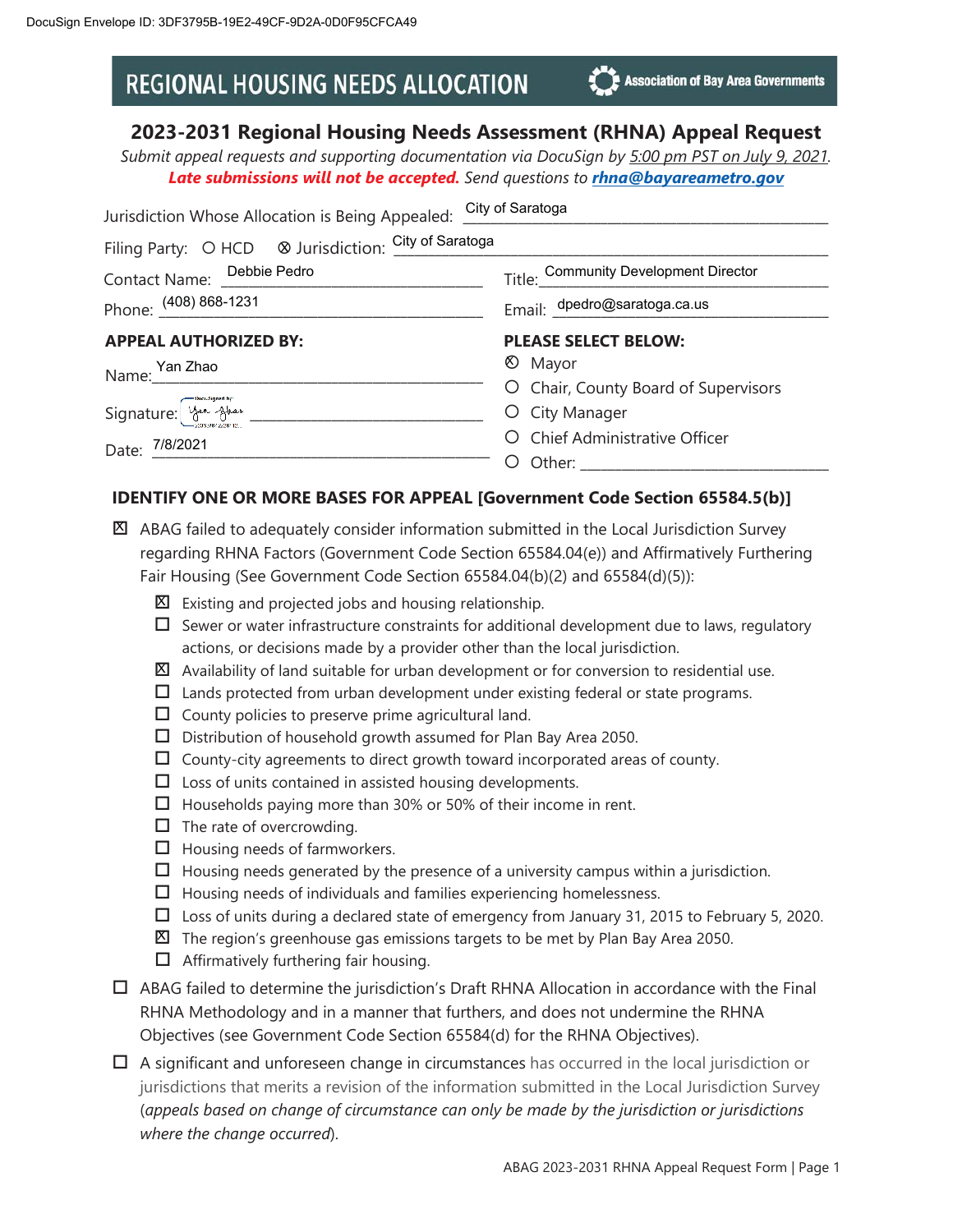Pursuant to Government Code Section 65584.05, appeals shall be based upon comparable data available for all affected jurisdictions and accepted planning methodology, and supported by adequate documentation, and shall include a statement as to why the revision is necessary to further the intent of the objectives listed in Government Code Section 65584(d). An appeal shall be consistent with, and not to the detriment of, the development pattern in the sustainable communities strategy (Plan Bay Area 2050 Final Blueprint). (Click here)

#### **Number of units requested to be reduced or added to jurisdiction's Draft RHNA Allocation**:

{ Decrease Number of Units: \_\_\_\_\_\_\_\_\_\_\_ { Increase Number of Units: \_\_\_\_\_\_\_\_\_\_ **<sup>⊗</sup>** Decrease

**Brief description of appeal request and statement on why this revision is necessary to further the intent of the objectives listed in Government Code Section 65584(d) and how the revision is consistent with, and not to the detriment, of the development pattern in Plan Bay Area 2050.** Please include supporting documentation for evidence as needed, and attach additional pages if you need more room.

The availability of land suitable for urban development or for conversion to residential use in Saratoga is limited due to wildfire risks. Approximately 50% of Saratoga is in the Wildland Urban Interface (WUI) area and at high risk for wildfires. For example, Saratoga's downtown business district has the highest concentration of multifamily and mixed-use housing in the City. However, this area of the City with the highest opportunity for multi-family and mixed-use housing, is in a Very High Fire Hazard Zone and Wildland Urban Interface area. The properties in the WUI and high fire risk areas should be considered highly constrained sites where new development is not appropriate because it would be irresponsible to plan more housing in areas with high fire risk.

Additionally, increasing the City's housing allocation by 389% over the fifth cycle RHNA is not consistent with the statutory objective to promote improved intraregional jobs-housing relationship and to help reduce greenhouse gas emissions by planning for housing growth near public transit facilities and the region's job centers. Saratoga has few commercial areas and is not in a Transit Rich Area (TRA) as there are no VTA bus stops within the City limits with peak service frequency of 15 minutes or less. The handful of VTA bus lines stops every 20 to 60 minutes and serves only a small part the City. Because the City is underserved by public transit, significantly increasing the number of housing units in areas where public transportation is not readily available will increase the community's greenhouse gas emissions which is inconsistent with the transportation and environmental strategies of Plan Bay Area 2050.

#### **List of supporting documentation, by title and number of pages**

- 1. \_\_\_\_\_\_\_\_\_\_\_\_\_\_\_\_\_\_\_\_\_\_\_\_\_\_\_\_\_\_\_\_\_\_\_\_\_\_\_\_\_\_\_\_\_\_\_\_\_\_\_\_\_\_\_\_\_\_\_\_\_\_\_\_\_\_\_\_\_\_\_\_\_\_\_\_\_\_\_\_\_\_\_\_\_\_\_\_\_\_\_\_\_\_\_\_\_\_\_ Saratoga RHNA Appeal Letter July 7, 2021, 4 pages
- 2. \_\_\_\_\_\_\_\_\_\_\_\_\_\_\_\_\_\_\_\_\_\_\_\_\_\_\_\_\_\_\_\_\_\_\_\_\_\_\_\_\_\_\_\_\_\_\_\_\_\_\_\_\_\_\_\_\_\_\_\_\_\_\_\_\_\_\_\_\_\_\_\_\_\_\_\_\_\_\_\_\_\_\_\_\_\_\_\_\_\_\_\_\_\_\_\_\_\_\_ 3. \_\_\_\_\_\_\_\_\_\_\_\_\_\_\_\_\_\_\_\_\_\_\_\_\_\_\_\_\_\_\_\_\_\_\_\_\_\_\_\_\_\_\_\_\_\_\_\_\_\_\_\_\_\_\_\_\_\_\_\_\_\_\_\_\_\_\_\_\_\_\_\_\_\_\_\_\_\_\_\_\_\_\_\_\_\_\_\_\_\_\_\_\_\_\_\_\_\_\_



attach files

*The maximum file size is 25MB. To submit larger files, please contact rhna@bayareametro.gov.* Click here to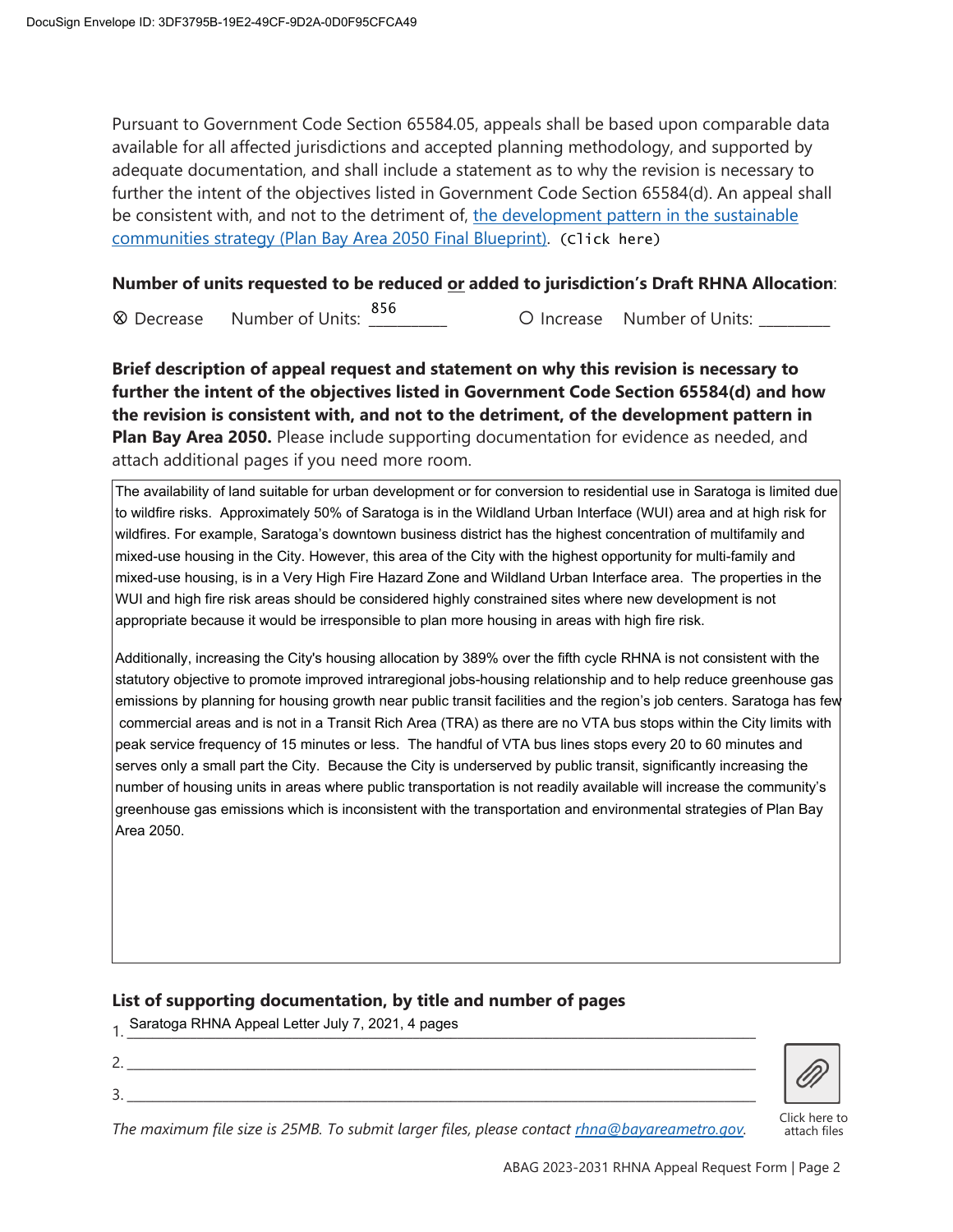

# **CITY OF SARATOGA**

**13777 FRUITVALE AVENUE • SARATOGA, CALIFORNIA 95070 • (408) 868-1200**

Incorporated October 22, 1956

COUNCIL MEMBERS: *Mary-Lynne Bernald Kookie Fitzsimmons Rishi Kumar Tina Walia Yan Zhao*

July 7, 2021

Therese McMillan ABAG/MTC Executive Director Bay Area Metro Center 375 Beale Street San Francisco, CA 94105

## Subject: City of Saratoga Appeal of Draft 2023-2031 Regional Housing Needs Assessment Allocation

Dear Ms. McMillan,

On behalf of the Saratoga City Council and the Saratoga community, the City of Saratoga hereby submits an appeal to the Association of Bay Area Governments (ABAG) of the Draft 2023-2031 Regional Housing Needs Assessment (RHNA) Allocation. The City of Saratoga is appealing on the grounds the ABAG failed to adequately consider information submitted in the Local Jurisdiction Survey regarding RHNA Factors, including existing and projected jobs and housing relationship, availability of land suitable for urban development or for conversion to residential use; and the region's greenhouse gas emissions targets to be met by Plan Bay Area 2050. Furthermore, we request a 50% reduction in the City of Saratoga RHNA from 1,712 new housing units to 856 new units.

| <b>RHNA</b> | Total' | <b>Very Low</b><br>Income | Low<br>Income | <b>Moderate</b><br>Income | Above<br><b>Moderate</b> |
|-------------|--------|---------------------------|---------------|---------------------------|--------------------------|
| Draft       |        | 454                       | 261           |                           | 719                      |
| Proposed    | 856    | つつつ                       |               | 39                        | 360                      |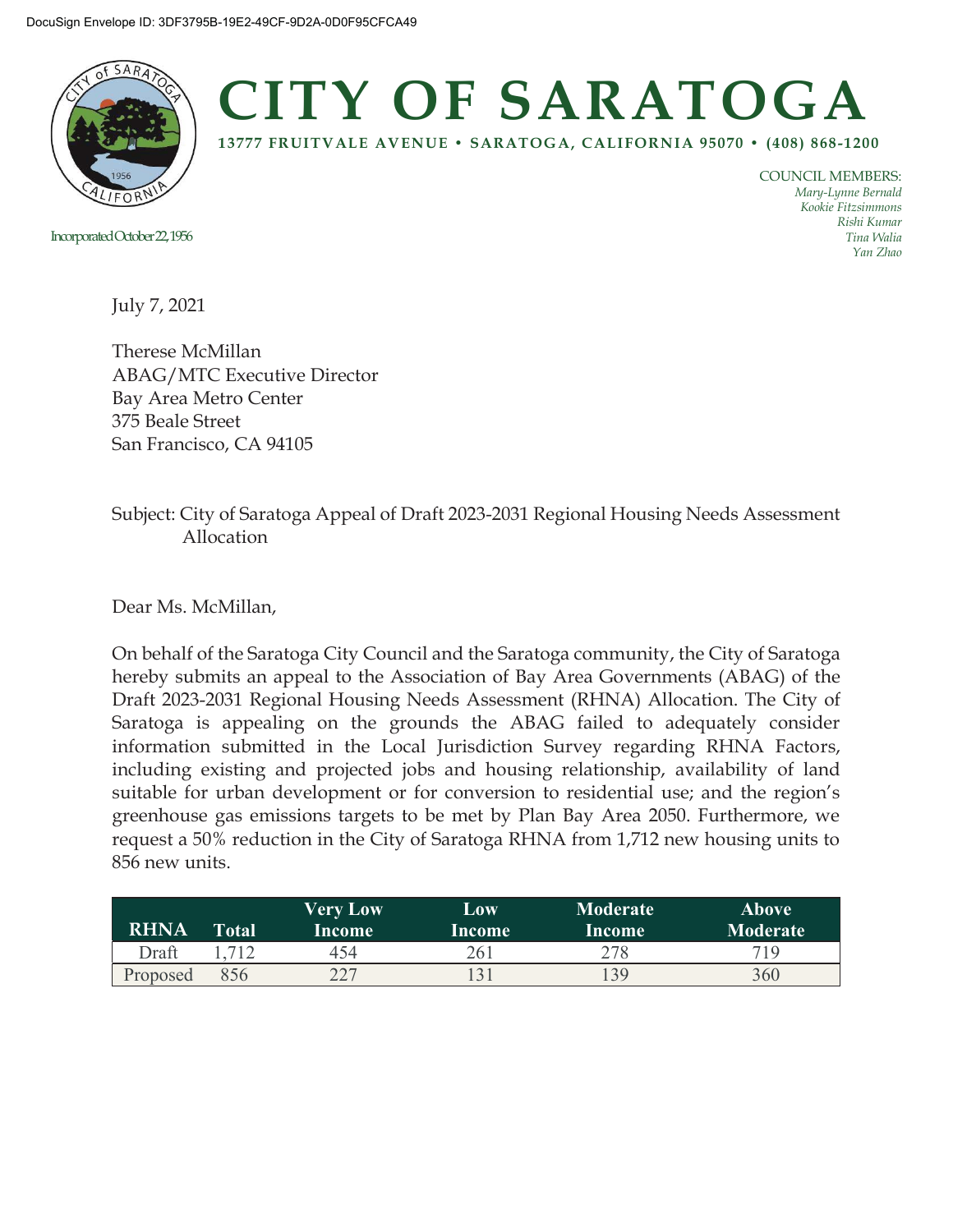Nearly all of Saratoga land has been devoted to residential housing. Saratoga's commercial space is already extremely limited, especially after 80,000 square feet of retail and office space was lost to a Senate Bill 35 project. The parcels in purple on the adjacent map represent commercial properties in the City that provide services and jobs to the community and represent areas for future mixed use higher density housing in the City of Saratoga. The City is being forced to consider reducing the limited commercial job producing development that it has to accommodate the new housing required by the State,



leading to longer commutes and personal trips for current and future residents. This directly conflicts with the RHNA Methodology objective to reduce greenhouse gas emissions.

The City of Saratoga is also incorrectly identified as being in a Transit-Rich Area (TRA), which would include cities with a bus stop with peak service frequency of 15 minutes or less. Currently, there are no bus routes within City limits with peak service frequency of 15 minutes or less. As you can see on the map displaying bus routes in Saratoga, public transportation options in Saratoga consist of only 5 bus lines that serve only a small part

of the City. These routes offer varying service on weekdays, ranging from every 20 to 60 minutes. Clearly, Saratoga is far from any reasonable interpretation of Transit-Rich. With hardly any public transportation options in Saratoga, this forces residents into their cars, and that ultimately increases emissions and traffic. This is counterproductive to the City's and ABAG's efforts thus far and future goals to reduce greenhouse gas emissions.

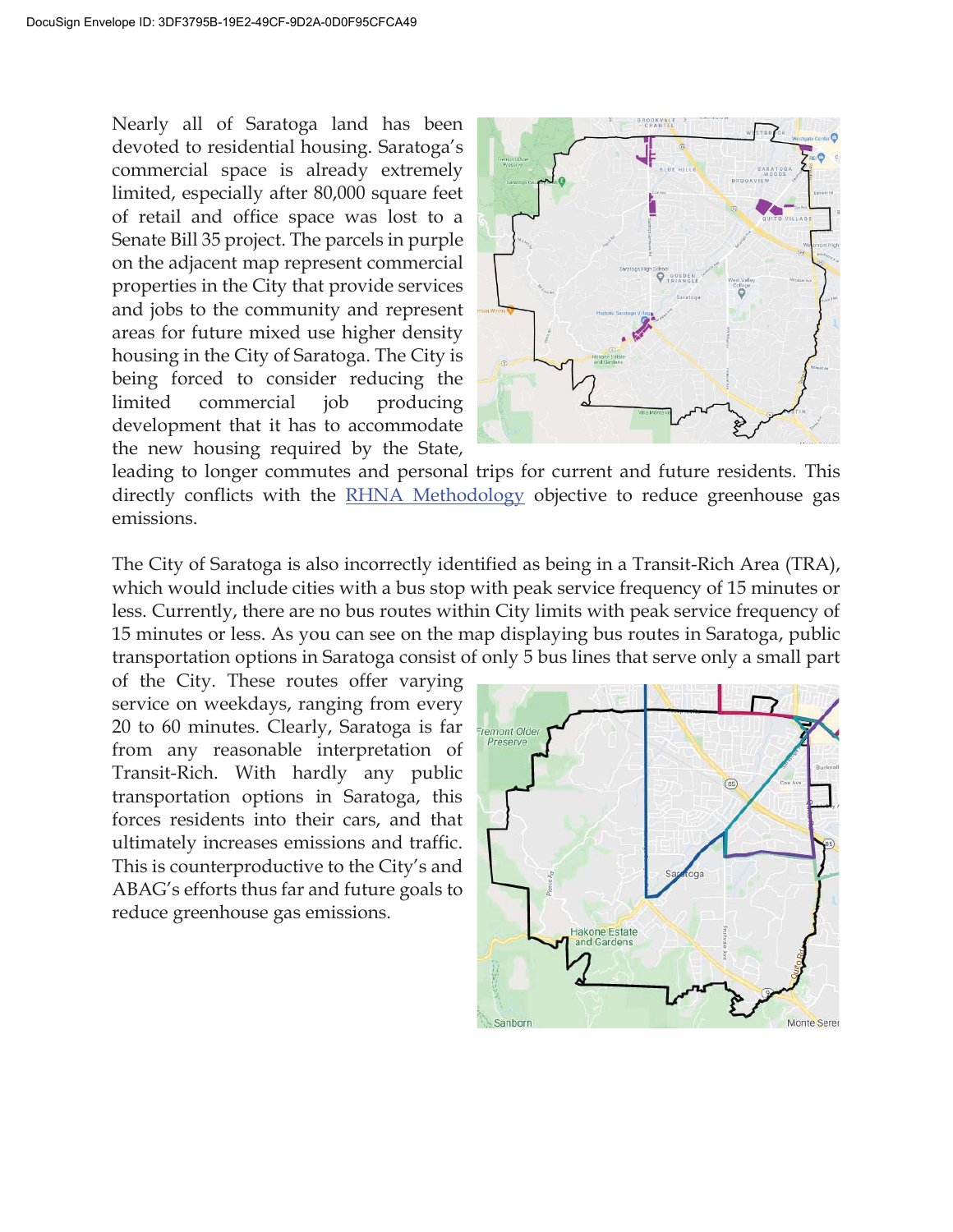Roughly half of Saratoga is in the Wildland Urban Interface area and at high or very high risk for wildfires. The area in red on the map below shows the Wildland Urban Interface

area in the City of Saratoga. Saratoga's downtown business district, a location most cities plan for higher density mixed use housing, is in a Very High Fire Hazard Zone and Wildland Urban Interface area. Last year, the CZU August Lightning Complex burned nearly 87,000 acres of land and destroyed 7,000 buildings in the Santa Cruz Mountains just outside Santa Clara County and the City of Saratoga. Many roads in Saratoga are narrow and winding, serving as the only entry and exit point for hillside neighborhoods. The Plan Bay Area 2050 Draft Environmental Impact Report, which helps shape the



RHNA Allocation process, acknowledges that an increase in housing units in the San Francisco Bay Area will intensify the risk of wildland fires and mitigation measures, such as educating the public and enforcing defensible space requirements, will not minimize this threat. The significant increase in the City of Saratoga RHNA Allocation and State legislative penalties for failing to reach RHNA targets incentivize increasing housing development in areas like Wildland Urban Interface area that simply cannot sustain increased housing density. Conversely, planning for the addition of more than 1,700 new homes in other sections of Saratoga that are outside of the Wildland Urban Interface is simply impractical and unrealistic given the financial realities of residential construction.

Further compounding this issue, Santa Clara Valley Water recently declared a water shortage emergency and instituted a mandatory 15% reduction in water use compared to 2019. Vegetation in our fire risk areas is extraordinarily dry and many of us fear what this and future fire seasons will look like, as it has become clear that drought conditions may be the new normal. As reported in the *San Jose Mercury News*, a recent study of this year's runoff from the Sierra Mountains indicates that due to climate change, past hydrology models are no longer reliable. Santa Clara County is also extremely sensitive to drought conditions locally as well as elsewhere in the State. Approximately 50% of Santa Clara County's water supply comes from outside the County. The Draft EIR for Plan Bay Area 2050 states that even after mitigation measures are implemented, water supplies will be insufficient to support the Bay Area's projected population increases. It is clear that Saratoga simply cannot accommodate an increased demand for water that would result from the addition of more than 1,700 new homes.

The proposed RHNA Allocation places an undue burden on the City of Saratoga with our limited commercial services, job base, access to public transportation, and over half